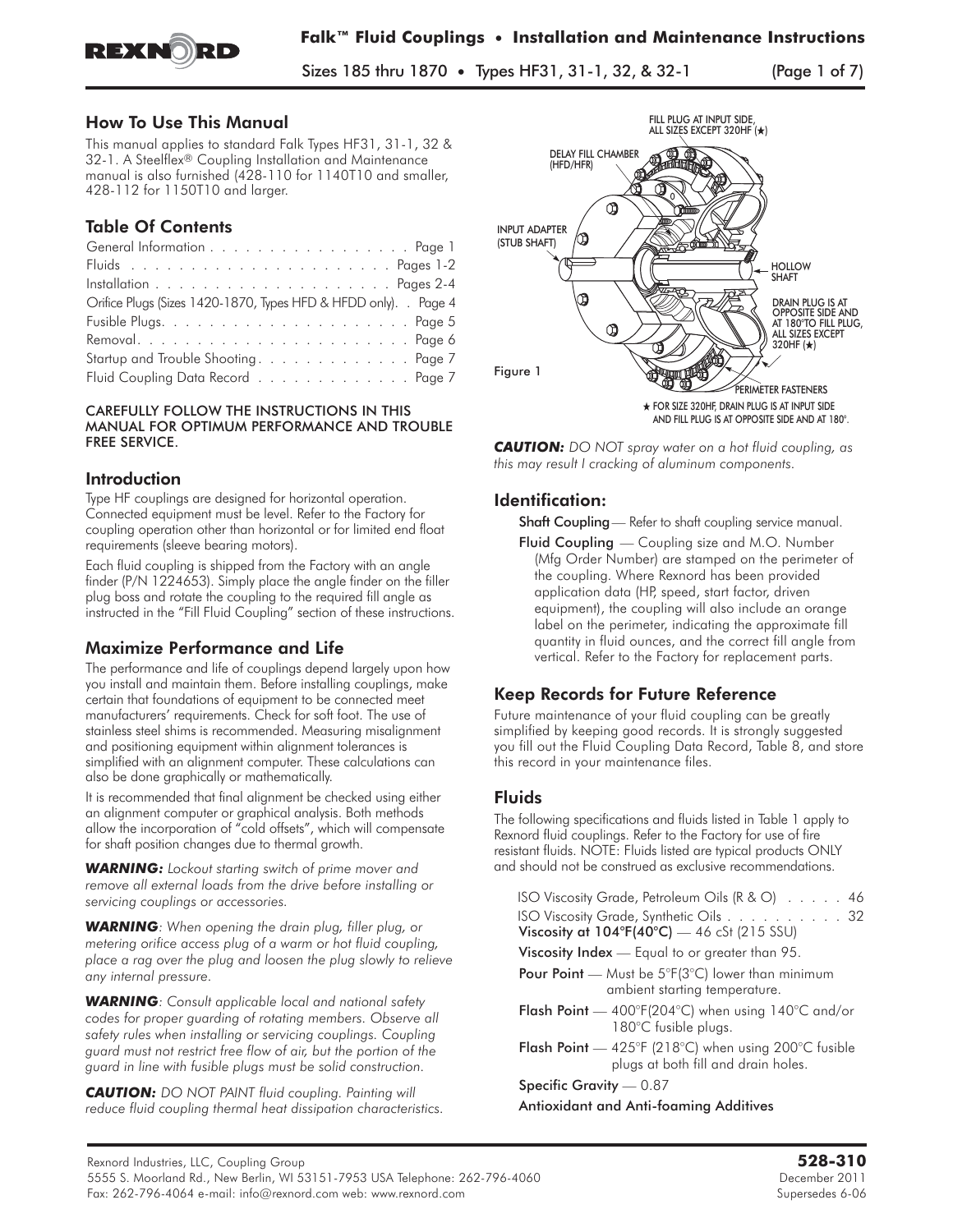(Page 2 of 7) Types HF31, 31-1, 32, & 32-1 • Sizes 185 thru 1870



### **Annual Maintenance**

An annual check of the coupling and fluid is recommended. For extreme or unusual operating conditions, or when the coupling is subjected to overheating, check the coupling and fluid more frequently. Overheated fluid which becomes dark in color and gives off a burnt odor must be changed. Fluid suppliers can test coupling fluid samples periodically and recommend economical change intervals based on the rate of degradation. Continuous operating temperature must not exceed 212°F(100°C).

# TABLE 1 — Fluids & Operating Temperatures

| Petroleum Oils (R & O)<br>For Ambient Temperatures 20°F to 125°F (-6°C to 52°C)                                                                                                                                                  |                                                                                                                                                                              |  |  |  |
|----------------------------------------------------------------------------------------------------------------------------------------------------------------------------------------------------------------------------------|------------------------------------------------------------------------------------------------------------------------------------------------------------------------------|--|--|--|
| Manufacturer<br>Fluid                                                                                                                                                                                                            |                                                                                                                                                                              |  |  |  |
| Amoco Oil Company<br><b>BP Oil Company</b><br><b>Chevron Products Company</b><br>Exxon Company, USA<br>Mobil Oil Corporation<br>Petro-Canada Products<br>Shell Oil Company<br>Texaco Lubricants Company<br>76 Lubricants Company | American Industrial Oil 46<br>Turbinol T-46<br>Hydraulic Oil AW 46<br>Teresstic 46<br>Mobil Fluid 424<br>Harmony 46<br>Turbo T 46<br>Rando Oil HD 46<br><b>76 Unax AW 46</b> |  |  |  |
| Petroleum Oils (R & O)                                                                                                                                                                                                           |                                                                                                                                                                              |  |  |  |

# Petroleum Oils (R & O) For Ambient Temperatures -20°F to 125°F (-28°C to 52°C)

| Manufacturer                               | <b>Fluid</b>                                 |  |  |  |
|--------------------------------------------|----------------------------------------------|--|--|--|
| Amoco Oil Company<br>Mobil Oil Corporation | American Industrial Oil 46<br>Mobilfluid 424 |  |  |  |

#### Synthetic Oils and Synthetic Transmission Fluids For Ambient Temperatures -40°F to 125°F (-40°C to 52°C)

| Manufacturer                                                                                           | <b>Fluid</b>                                                       |  |  |  |  |
|--------------------------------------------------------------------------------------------------------|--------------------------------------------------------------------|--|--|--|--|
| Conoco Incorporated<br>Exxon Company, USA<br>Mobil Oil Corporation<br><b>Texaco Lubricants Company</b> | Syncon R&O 32<br>Teresstic SHP 32<br><b>SHC 624</b><br>Pinnacle 32 |  |  |  |  |
| Mobil Oil Corp.<br>Chevron<br>Citgo                                                                    | Synthetic ATF<br>Synthetic All Weather THF<br>Transgard Fluid 250  |  |  |  |  |
|                                                                                                        |                                                                    |  |  |  |  |

#### Automatic Transmission Fluids (Dexron or Mercon Oils, etc.) For Ambient Temperatures GreaterThan -40°F to 125°F (-40°C to 52°C) NOTICE: Can only be used with two 140°C fusible plugs

| <b>NOTICE:</b> Can only be used with two 140 C tusible plugs |                          |  |  |  |
|--------------------------------------------------------------|--------------------------|--|--|--|
| Mobil                                                        | Multi-purpose ATF        |  |  |  |
| Texaco (Havoline)                                            | Mercon/Dexron-III or ATF |  |  |  |
| Citgo                                                        | Transgard ATF, Type F    |  |  |  |

# **Lifting**

Mobil Oil

Remove two perimeter fasteners (metric) approximately 90° apart. Insert threaded rod (Table 5, Page 5) with washers and nuts, then sling coupling as shown in Figure 2.



Figure 2

### **Installation** of Steelflex Coupling

Unless otherwise specified, Sizes 1420HF and smaller are funished with Steelflex Size 1090T and smaller, and in these cases the Steelflex will be furnished for clearance fit with a setscrew over the keyway. Size 1480HF and larger are furnished with Steelflex Size 1100T and larger, and in these cases the Steelflex will be furnished for interference fit without setscrew.

INTERFERENCE FIT HUBS — Heat hubs to a maximum 275°F (135°C) using an oven, torch, induction heater or an oil bath.

When an oxy-acetylene or blow torch is used, use an excess acetylene mixture, as well as a rose bud tip. Mark hubs near the center of their length in several places on hub body with a temperature sensitive crayon, 275°F(135°C) melt temperature. Direct flame towards hub bore using constant motion to avoid overheating an area.

*WARNING: If an oil bath is used, the oil must have a flash point of 350°F(177°C) or higher. Do not rest hubs on the bottom of the container. Do not use an open flame in a combustible atmosphere or near combustible materials.*

CLEARANCE FIT HUBS — Clean all parts using a non-flammable solvent. Check hubs, shafts and keyways for burrs. Do not heat clearance fit hubs. Install keys, mount hubs with flange face flush with shaft ends or as otherwise specified, then tighten set screws.

# 1. Install Fluid Coupling

Only standard mechanics tools, torque wrenches, feeler gauges, straight edges and a bevel protractor with spirit level or angle finder (P/N 1224653) are required to install Falk fluid couplings.

- A. Lock out starting switch of prime mover.
- B. Check for nicks or burrs on driven shaft and in fluid coupling bore.
- C. Check fit of key in keyways, then secure key in shaft keyway.
- D. Coat driven shaft with an anti-seize compound or light oil.
- E. Types HF31 & 31-1 Make certain that key is secured in shaft keyway. Slide fluid coupling on driven shaft for maximum engagement and tighten setscrews. If setscrew above keyway does not contact the key, substitute a setscrew long enough to engage with shaft.

Types HF32 & 32-1: Installing fluid coupling on driven shaft.

1. HF32 & 32-1 couplings are normally furnished with a slight clearance to light interference fit between coupling hollow shaft bore and driven shaft. A threaded

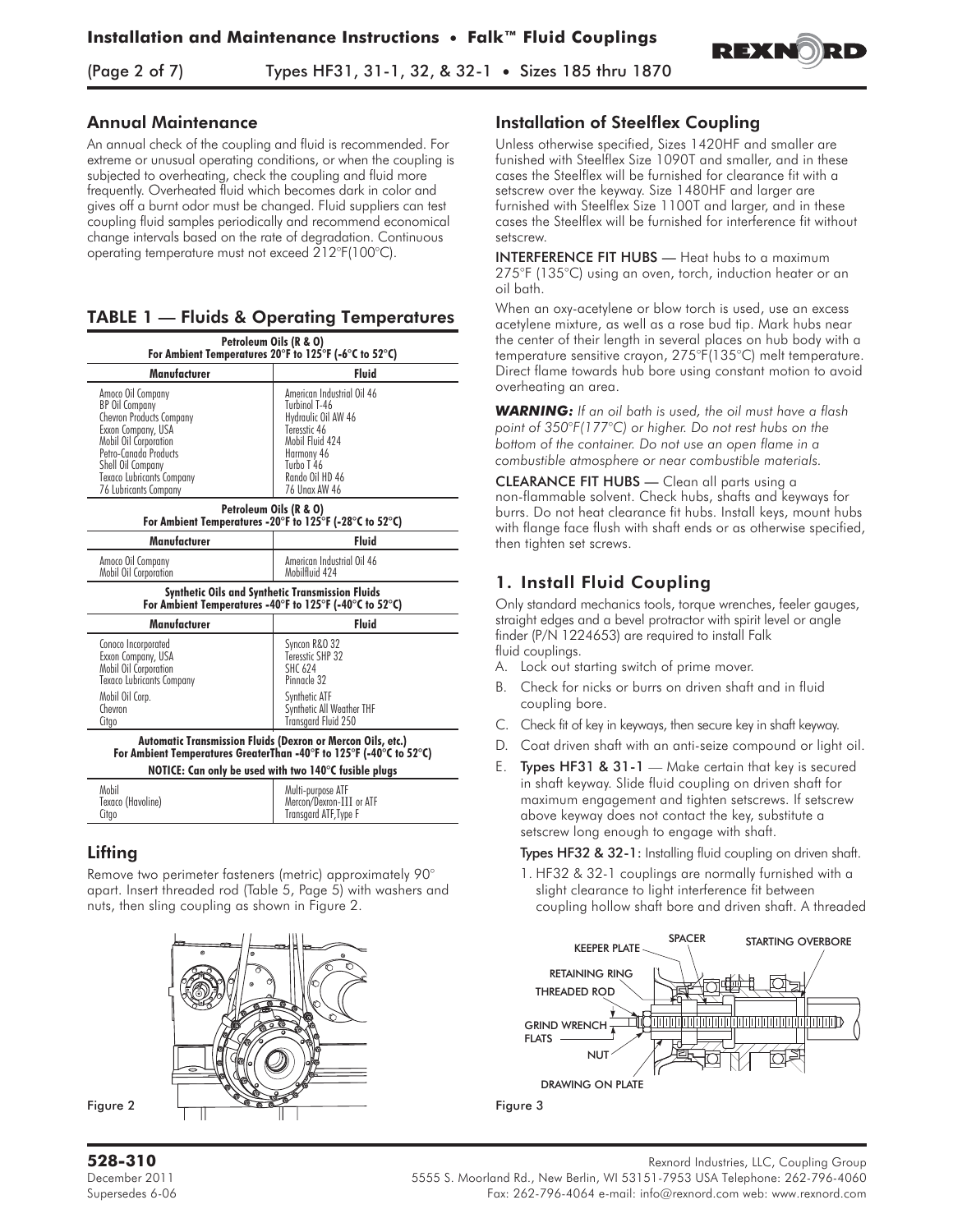

Sizes 185 thru 1870 • Types HF31, 31-1, 32, & 32-1 (Page 3 of 7)

rod and drawing on plate are required to draw the coupling onto driven shaft, see Figure 3. Refer to Table 2 for threaded rod and drawing on plate dimensions. NOTICE: Drawing on plate not required for Type HFN.

### TABLE 2 — Threaded Rod & Drawing On Plate – Dimensions Inches

|               |                 | Threaded Rod $\star$ | <b>Drawing on Plate</b>           |  |  |
|---------------|-----------------|----------------------|-----------------------------------|--|--|
| <b>Size</b>   |                 | Length (Min)         | OD ( $Max$ ) x ID x               |  |  |
|               | <b>Diameter</b> | <b>HFD/HFR</b>       | Thickness (Min) *                 |  |  |
| <b>185HF</b>  | .375-16UNC      | 8                    | 1.500 x .438 x .750               |  |  |
| 235HF         | .500-13UNC      | 10                   | 1.750 x .562 x .750               |  |  |
| <b>270HF</b>  | .625-11UNC      | 11                   | 1.750 x .688 x .750               |  |  |
| <b>320HF</b>  | .625-11UNC      | 13                   | 2.250 x .688 x 1.500              |  |  |
| 370HF         | .750-10UNC      | 15                   | 2.375 x .875 x 2.000              |  |  |
| 1420HF        | .875-9UNC       | 17                   | $2.625 \times 1.000 \times 2.000$ |  |  |
| 1480HF        | .875-9UNC       | 19                   | $3.125 \times 1.000 \times 3.000$ |  |  |
| 1584HF        | 1.000-8UNC      | 21                   | $3.500 \times 1.125 \times 3.000$ |  |  |
| 1660HF        | 1.250-7UNC      | 24                   | $4.250 \times 1.438 \times 3.000$ |  |  |
| 1760HF        | 1.250-7UNC      | 27                   | 5.250 x 1.438 x 4.000             |  |  |
| <b>1870HF</b> | 1.250-7UNC      | 30                   | 5.750 x 1.438 x 5.000             |  |  |

- SAE Grade 5 (ASTM A449) or equivalent.

\* Drawing on plate not required for Type HFN.

*CAUTION: DO NOT USE HEAT on fluid coupling hollow shaft. The driven shaft may be cooled with dry ice to reduce its diameter and assist installation.*

- 2. Screw threaded rod (less the nut)into end of driven shaft.
- 3. Pass fluid coupling over threaded rod and onto driven shaft using the starting overbore area for alignment to driven shaft and keyway.
- 4. Assemble spacer, keeper plate and retaining ring (Refer to Table 5, Page 5 for retaining ring number) into hollow shaft of fluid coupling, Figure 3. Spacer must be properly seated against keeper plate.
- 5. Place drawing on plate and nut on threaded rod. Make certain drawing on plate is seated against keeper plate and not contacting retaining ring or end of fluid coupling housing.
- 6. Draw fluid coupling onto the driven shaft by tightening nut against drawing on plate. Hold threaded rod end while tightening nut to prevent shaft rotation. Draw coupling on until spacer makes contact with end of driven shaft.
- 7. Remove threaded rod and drawing on plate. Insert keeper plate fastener with lock washer through keeper plate and spacer, Figures 4 and 5. Carefully thread into tapped hole in driven shaft and tighten keeper plate fastener to torque specified in Table 5, Page 5, Column 7.
- F. Reinstall perimeter fasteners and washers. Tighten to torque specified in Table 5, Page 5, Column 3.





Figure 5 — TYPE HF32-1

# 2. Install Adapter and Shaft Coupling

- A. Install input adapter (stub shaft) to fluid coupling with lock washers and fasteners provided and tighten to torque specified in Table 5, Page 5, Column 5. Adapter register must be properly engaged.
- B. Assemble and lubricate Steelflex shaft coupling as instructed in furnished service manual. Recheck shaft coupling alignment after filling fluid couplings.

# 3. Fill Fluid Coupling

A. Rotate fluid coupling until fill plug is on top and remove the plug. (Both fill and drain plugs have metric threads.) Fill plug is on the input adapter (stub shaft) side of coupling, Figure 1, Page 1, except for Size 320HF where the fill plug location is on the opposite side.

*CAUTION: DO NOT fill coupling through drain hole.*

B. Fill with the required amount of fluid. Fill information is found on the orange label that is affixed to the coupling perimeter. Where no orange label is present, refer to fluid coupling Selection Guide 521-110 for fill data. Fluid must meet the specifications listed in Table 1.

Do not remove orange fluid fill label that is affixed to the coupling perimeter. In cases where no orange label is affixed, a blank label is furnished. Fill out the blank orange label once proper fill data has been determined, then affix that label to the coupling.

C. Before reinstalling fill plug, check fill angle as described in the following step.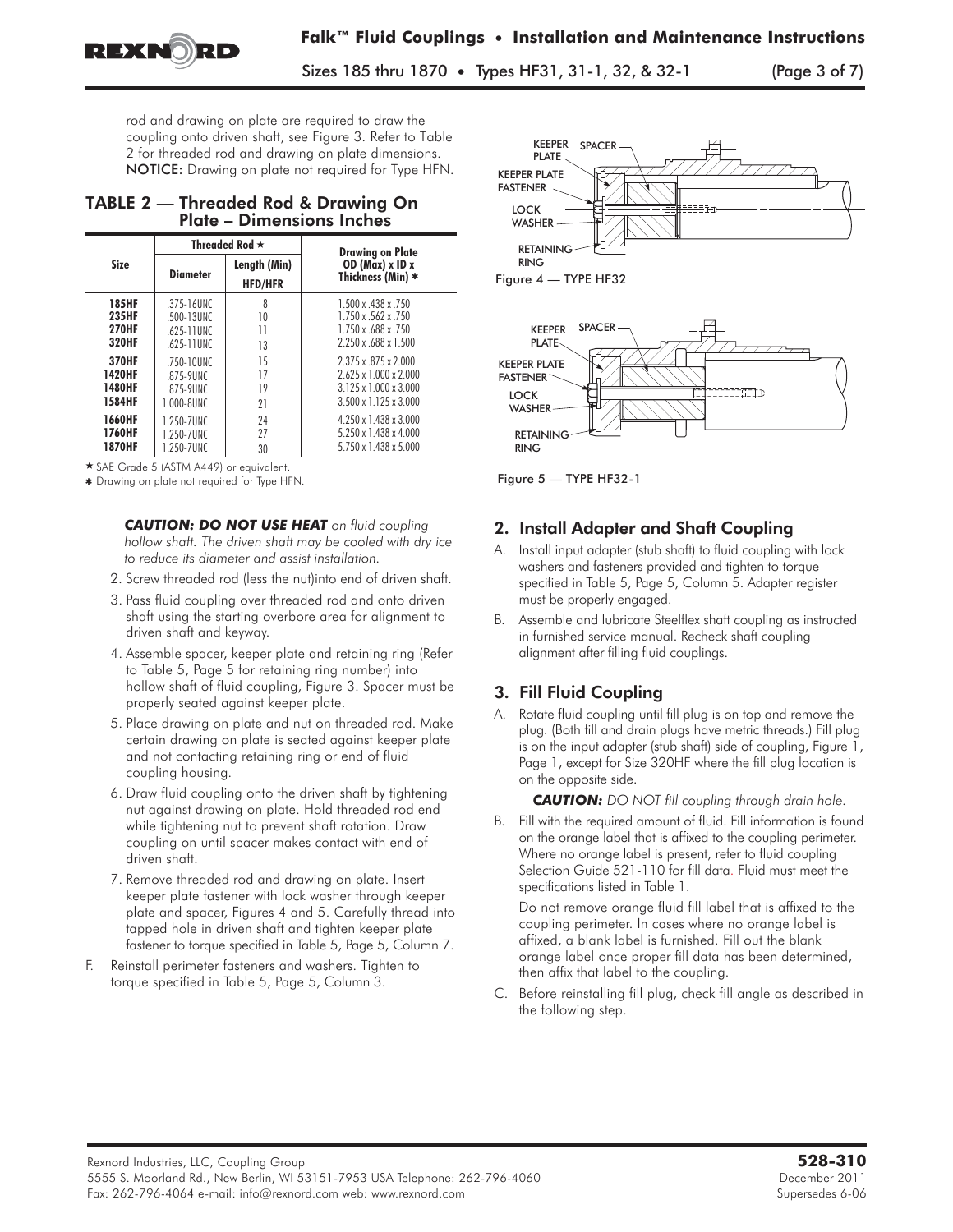

(Page 4 of 7) Types HF31, 31-1, 32, & 32-1 • Sizes 185 thru 1870

### 4. Check Fill Angle

A. Refer to fluid fill label described in previous step for required fill angle, if applicable.



#### Figure 6

- B. Use either a angle finder (P/N 1224653) or a bevel protractor with spirit level set for the required fill angle, and place it on flat boss of the filler hole as shown in Figure 6. Start at 0° (Figure 9).
- C. Slowly rotate fluid coupling until the required fill angle is achieved, Figure 7. Fluid must appear at the lip of the fill hole. Add or drain fluid until level is correct. Figure 8 shows fill angle range, degrees from vertical (from 0°).
- Reinstall fill plug with seal ring and tighten to required torque: Sizes 185-270, 22 lb-ft; Sizes 320-1660, 33 lb-ft; Sizes 1760 and 1870, 59 lb-ft. Do not overtighten.



Figure 7



### 5. Orifice Plugs (Sizes 1420-1870, Types HFD & HFDD only)

The 1000 Series fluid couplings contain 3 orifice plugs (metric threaded) located near the perimeter of the casing. They are located behind three metric hex socket seal plugs (see Figure 9). The function of these orifice plugs is to meter the fluid exiting from the delay fill chamber into the working circuit of the fluid coupling. Orifice plugs are initially furnished as follows: 2.5mm hole (Sizes 1420-1660HFD), 3.5mm hole (Size 1760HFD), and 5.0mm hole (Size 1870HFD). These standard hole sizes result in acceptable starting times for most applications. Should your application require increased or reduced starting times,refer to Table 3 at right for other orifice hole sizes and their estimated affect on starting time. These estimates are based on the change in flow rate for the fluid to exit the delay fill chamber.

Sizes 1420HF-1870HF are furnished with a spare set of orifice plugs (undrilled).

*CAUTION: Increasing the starting time can result in overheating the fluid coupling and discharge of fluid via the fusible plugs.*

Refer to Table 4, Page 5 for orifice and seal plug sizes, required hex "Allen" wrench sizes, and tightening torques. DO NOT EXCEED SPECIFIED TIGHTENING TORQUES, as aluminum threads may strip. Apply anti-seize compound to the orifice plugs prior to their assembly. This will assist in the event of future removal. Typical compounds (or equal) are as follows:

Loctite™ Anti-Seize Thread Compound #767 Dow Corning 1000 High Temperature Anti-Seize Paste



#### TABLE 3 — Fluid Coupling Starting Times

| Orifice Hole        | <b>Estimated Starting Time - % of Original</b> |                |                |  |  |
|---------------------|------------------------------------------------|----------------|----------------|--|--|
| Diameter            | 1420HFD -<br><b>1660HFD</b>                    | <b>1760HFD</b> | <b>1870HFD</b> |  |  |
| $3/64$ " (0.0469)   | 440                                            | 860            | .              |  |  |
| $1/16$ " (0.0625)   | 250                                            | 490            | .              |  |  |
| 5/64" (0.0781)      | 160                                            | 310            | .              |  |  |
| $3/32$ " (0.0937)   | 110                                            | 220            | .              |  |  |
| $2.5$ mm $(0.0984)$ | 100                                            | 200            | .              |  |  |
| 7/64" (0.1094)      | 80                                             | 160            | 325            |  |  |
| $1/8$ " (0.1250)    | 60                                             | 120            | 250            |  |  |
| $3.5$ mm $(0.1380)$ | 50                                             | 100            | 200            |  |  |
| 5/32" (0.1562)      | 40                                             | 80             | 160            |  |  |
| $3/16$ " (0.1875)   | 30                                             | 50             | 110            |  |  |
| 5.0mm (0.1968)      | .                                              | .              | 100            |  |  |
| $7/32''$ (.2187)    | .                                              | .              | 60             |  |  |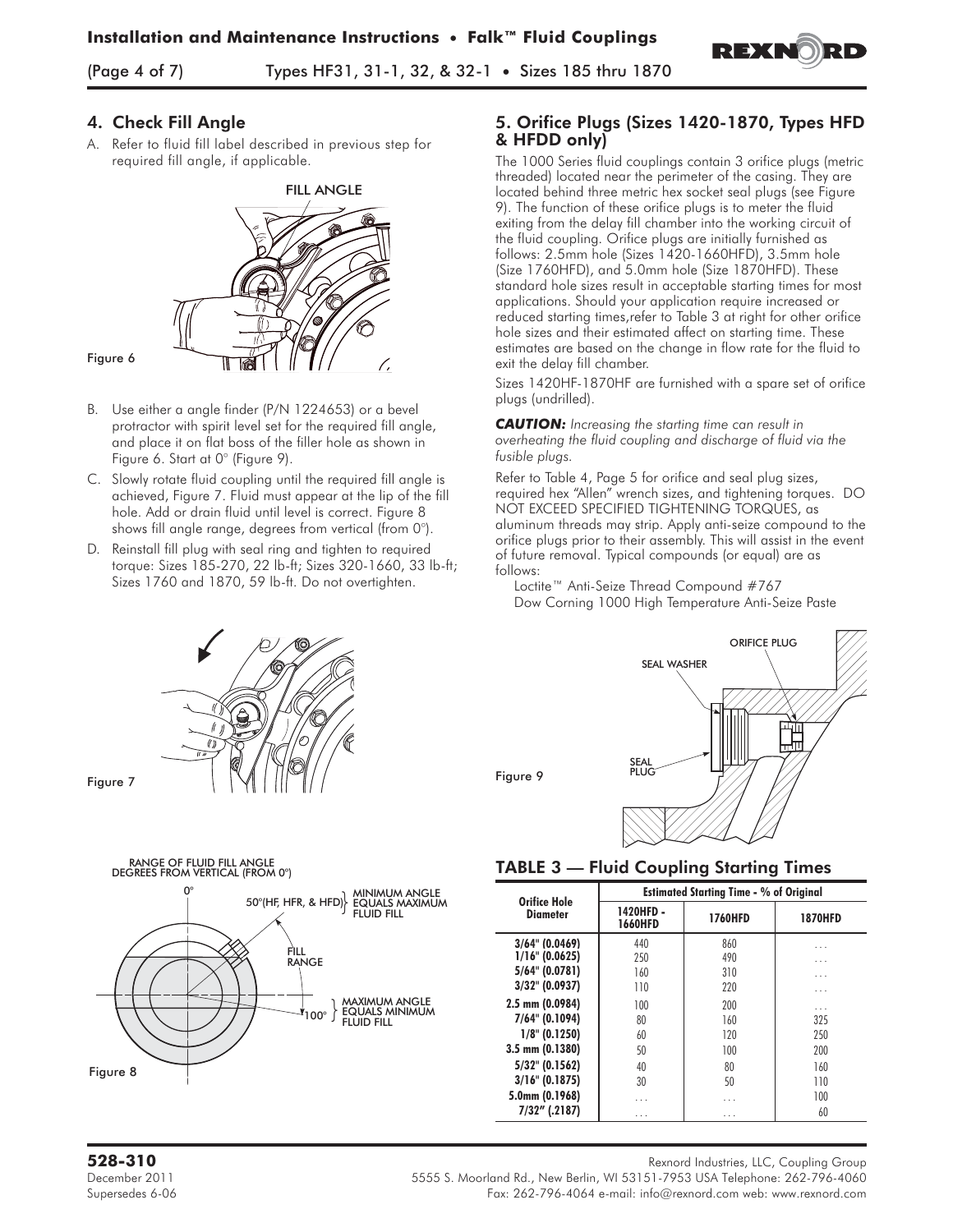Sizes 185 thru 1870 • Types HF31, 31-1, 32, & 32-1 (Page 5 of 7)

### TABLE 4 — Orifice Plug/Seal Plug/Seal Washer Sizes

|                                          |                                                               | <b>Orifice Plug</b><br><b>DIN906</b>            |                                   | <b>Seal Plug</b><br><b>DIN908</b>                                                                                                             |                           |                                          | <b>Seal Washer</b>                                                                                                       |
|------------------------------------------|---------------------------------------------------------------|-------------------------------------------------|-----------------------------------|-----------------------------------------------------------------------------------------------------------------------------------------------|---------------------------|------------------------------------------|--------------------------------------------------------------------------------------------------------------------------|
| Cplg<br>Size                             | <b>Thread</b><br><b>Size</b>                                  | Hex<br>Key<br><b>Size</b>                       | Tightening<br>Torave<br>$(Ib-ft)$ | <b>Thread</b><br><b>Size</b>                                                                                                                  | Hex<br>Key<br><b>Size</b> | <b>Tightening</b><br>Torave<br>$(lb-ft)$ | <b>DIN 7603</b><br>Type "A"<br>Copper                                                                                    |
| 1420<br>1480<br>1584 L<br>1660<br>1760 I | 1/8R BSPT<br>1/4R BSPT<br>3/8R BSPT<br>3/8R BSPT<br>1/2R BSPT | $5 \text{ mm}$<br>6 mm<br>8 mm<br>8 mm<br>10 mm | 11<br>15<br>15<br>29              | 18 x 1.5 mml 10 mm<br>$18 \times 1.5$ mm $\vert$ 10 mm<br>$22 \times 1.5$ mm $\vert$ 12 mm<br>22 x 1.5 mm 12 mm<br>$27 \times 2.0$ mm $17$ mm |                           | 33<br>33<br>59<br>59<br>74               | 18 x 22 x 1.5 mm<br>18 x 22 x 1.5 mm<br>22 x 27 x 1.5 mm<br>$22 \times 27 \times 1.5$ mm<br>$27 \times 32 \times 2.0$ mm |

### 6. Fusible Plugs

A. Fusible plugs in the fill and drain holes have solder cores that melt at the temperatures shown below:

Fill plug 392°F (200°C) Drain plug 284°F (140°C)

One extra 284°F(140°C) plug is furnished with each coupling.

B. If solder in fusible plug melts due to overheating from stalling or overloading, refer to Table 7, Page 7, and correct the cause of overheating.

> *CAUTION: DO NOT replace fusible plugs with solid plugs. Use of solid plugs can result in coupling failure from overheating unless used in conjunction with a proximity sensor cutout switch. Refer to the Factory for switch specifications.*

- C. Replace fusible plugs as instructed in Step 4D.
- D. Refill coupling with clean fluid as instructed in Steps 3 & 4.

TABLE 5 — Fastener Sizes/Tightening Torques/Retaining Rings/Threaded Rod Sizes (for lifting)

| <b>COUPLING</b>                              |                                 | <b>Input Adapter Fasteners Grade 8.8</b><br><b>Keeper Plate Fastener SAE Grade 5</b><br><b>Perimeter Fasteners Grade 8.8</b> |                                                                      |                      | Retainina                                 | <b>Threaded Rod</b>    |                                                 |                      |
|----------------------------------------------|---------------------------------|------------------------------------------------------------------------------------------------------------------------------|----------------------------------------------------------------------|----------------------|-------------------------------------------|------------------------|-------------------------------------------------|----------------------|
| <b>SIZE</b>                                  | Size x Lenath                   | Torque                                                                                                                       | Size x Lenath                                                        | Torque               | <b>Size</b>                               | Torque                 | Ring                                            | for Lifting          |
|                                              | (mm)                            | (lb-ft)                                                                                                                      | mm (Grade)                                                           | $(Ib-ft)$            | (Inch)                                    | $(Ib-ft)$              | No.*                                            | Diameter (in)        |
| <b>185HF</b><br><b>235HF</b><br><b>270HF</b> | M6 x 55<br>M6 x 70<br>M8 x 65   | n<br>n                                                                                                                       | .250-20UNC x 1.00(8) $\ddagger$<br>.250-20UNC x 1.00(8) ‡<br>M8 x 35 | 7.5<br>7.5<br>15.0   | $.375 - 16$<br>$.500 - 13$<br>$.625 - 11$ | 12.0<br>30.0<br>60.0   | <b>RRN168</b><br><b>RRN200</b><br><b>RRN200</b> | .188<br>.188<br>.250 |
| 320HF<br>370HF<br><b>1420HF</b>              | M8 x 65<br>M10 x 80<br>M10 x 80 | 33<br>33                                                                                                                     | $M12 \times 40$<br>M12 x 45<br>M12 x 50                              | 59.0<br>59.0<br>59.0 | $.625 - 11$<br>.750-10<br>$.875 - 9$      | 60.0<br>110.0<br>120.0 | <b>RRN256</b><br><b>RRN275</b><br><b>RRN312</b> | .250<br>.375<br>.375 |
| <b>1480HF</b>                                | M10 x 80                        | 33                                                                                                                           | M12 x 50                                                             | 59.0                 | $.875 - 9$                                | 120.0                  | <b>RRN362</b>                                   | .375                 |
| <b>1584HF</b>                                | M14 x 100                       | 88                                                                                                                           | M12 x 55                                                             | 59.0                 | $1.000 - 8$                               | 180.0                  | <b>RRN412</b>                                   | .500                 |
| 1660HF                                       | M14 x 120                       | 100                                                                                                                          | M <sub>14</sub> x 65                                                 | 88.0                 | 1.250-7                                   | 250.0                  | <b>RRN475</b>                                   | .500                 |
| 1760HF                                       | M16 x 160                       | 140                                                                                                                          | $M16 \times 60$                                                      | 140.0                | 1.250-7                                   | 250.0                  | <b>RRN575</b>                                   | .625                 |
| <b>1870HF</b>                                | M20 x 180                       | 279                                                                                                                          | M20 x 75                                                             | 245.0                | 1.250-7                                   | 250.0                  | <b>RRN650</b>                                   | .750                 |

◆ Ramsey Spir O Lox® RRN Series or equivalent.

‡ Dimensions shown are in inches.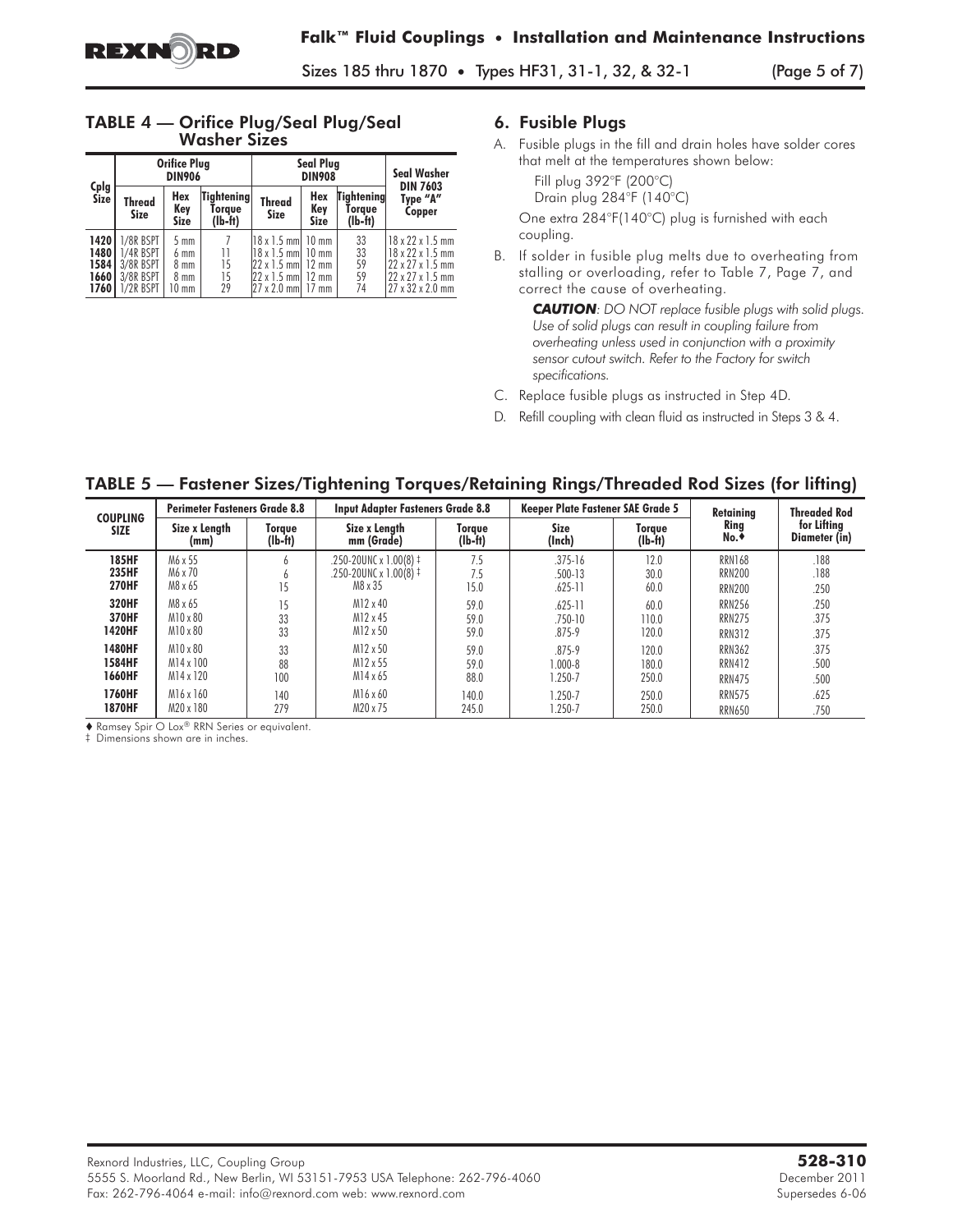

(Page 6 of 7) Types HF31, 31-1, 32, & 32-1 • Sizes 185 thru 1870

## 7. Fluid Coupling Removal

- A. Types HF31 & 31-1, Fluid coupling hollow bore has clearance fit, secured with setscrews.
	- 1. Support fluid coupling with sling as shown in Figure 2.
	- 2. Remove cover and grid of Steelflex coupling.
	- 3. Remove input adapter.
	- 4. Loosen setscrews in hollow shaft and slide fluid coupling off of the shaft.
	- 5. If Step 2 does not work, refer to Steps B4 through B7 at right.
- B. Types HF32 & 32-1, Fluid coupling hollow bore has modified transitional fit without setscrews. NOTE: Rexnord does not supply hand pump, cylinder, or threaded removal plate.
- 1. Support fluid coupling with sling as shown in Figure 2.
- 2. Remove cover and grid of Steelflex coupling.
- 3. Remove input adapter.
- 4. Remove keeper plate fastener, lock washer, retaining ring, and keeper plate.
- 5. Referring to Figure 10, insert threaded removal plate (made on site per specs in Table 6) and Spir O Lox® ring (Table 5) into hollow shaft bore.
- 6. The hydraulic cylinder should conform to specifications shown in Table 6. Coat threads of hydraulic removal cylinder with oil. Thread cylinder into removal plate until snug.
- 7. Connect Enerpac™ pump (or equal) to cylinder and pump until fluid coupling is free from shaft. If the cylinder rod is not long enough to completely remove coupling, it will be necessary to position a spacer block between the rod and the shaft end.



# TABLE 6 — Specifications for Internally Threaded Removal Plate and Hydraulic Cylinder

|                       |                            | Dimensions for Steel Threaded Removal Plate — Inches |                                                |                         | <b>Hydraulic Cylinder Specifications</b> |
|-----------------------|----------------------------|------------------------------------------------------|------------------------------------------------|-------------------------|------------------------------------------|
| <b>SIZE</b>           | <b>Outside Diameter</b>    | <b>Thickness</b>                                     | <b>Center Threaded Hole</b><br><b>Diameter</b> | <b>Stroke</b>           | <b>Tonnage</b>                           |
| <b>185HF</b><br>235HF | 1.678/1.683<br>1.990/1.995 | .562/.572<br>.740/.760                               | used                                           | $^{\prime}$<br>6<br>6'' | 10<br>10                                 |
| <b>270HF</b>          | 1.990/1.995                | .740/.760                                            |                                                | $6''$                   | 10                                       |
| 320HF Mod A           | 2.552/2.557                | .740/.760                                            |                                                | 8''                     | 10                                       |
| 320HF Mod B           | 2.740/2.745                | .740/.760                                            |                                                | 8''                     | 10                                       |
| <b>370HF</b>          | 2.740/2.745                | .740/.760                                            |                                                | 8''                     | 10                                       |
| <b>1420HF</b>         | 3.115/3.120                | .990/1.010                                           | Make to suit hydraulic cylinder being          | 8''                     | 10                                       |
| 1480HF                | 3.615/3.620                | 1.110/1.135                                          |                                                | 12"                     | 15                                       |
| 1584HF                | 4.115/4.120                | 1.110/1.135                                          |                                                | 12"                     | 15                                       |
| <b>1660HF</b>         | 4.740/4.745                | 1.110/1.135                                          |                                                | 12"                     | 15                                       |
| 1760HF                | 5.740/5.745                | 1.240/1.260                                          |                                                | 12.25''                 | 25                                       |
| 2760HF                | 5.740/5.745                | .240/1.260                                           |                                                | 12.25''                 | 25                                       |
| <b>1870HF</b>         | 6.490/6.495                | .240/1.260                                           |                                                | 12.25''                 | 25                                       |